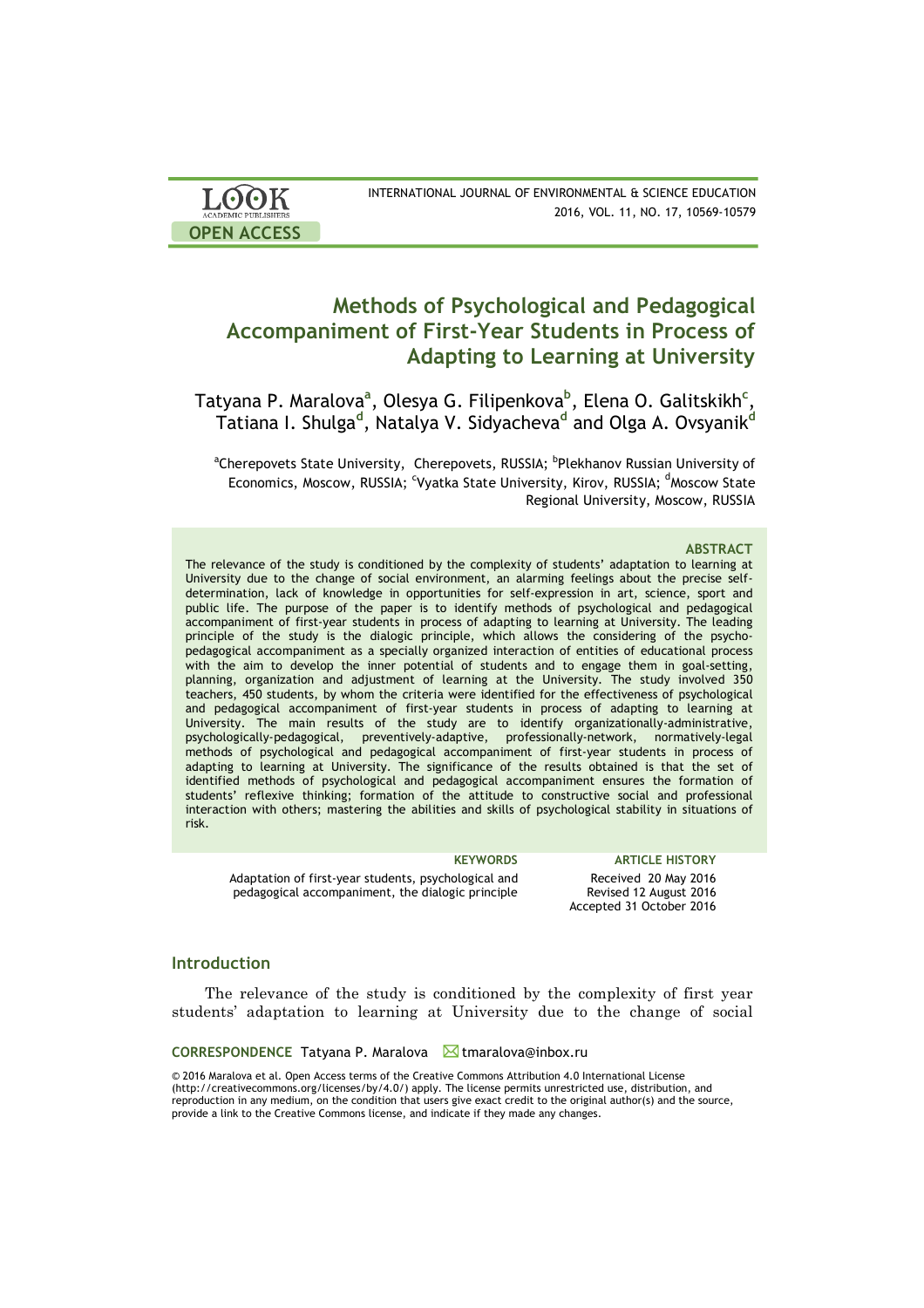environment, an alarming feelings about the precise self-determination, lack of knowledge in opportunities for self-expression in art, science, sport and public life. (Izotova, 2009). Psychological and pedagogical accompaniment includes the complete process of development of a positive Outlook of life, relying on internal potential of the personality. This allows one to identify the following components in the structure of psychological and pedagogical accompaniment : 1) knowledge component, including the formation of students' cognitive representations about reflective organization of thinking which is aimed at entity's knowledge and understanding of itself and others, an active rethinking of the content of individual consciousness and activity; assistance to students in understanding the intentions and understanding of the different options to achieve the goal (Tikhomirov, 2008); 2) motivational component, covering the formation of students' professional preferences and ideals, life and professional goals, normative values; formation of the attitude for the acquisition and enrichment of professional experience (Popova, 2008); 3) activity component, that combines dialogical interaction of entities of educational process for representative simulations of situations of vital functions with maximum fullness and a true taking into account of meaningful relationships; assisting of students in the development and implementation of a program of constructive-transformative strategies of their personal and professional growth and ways of their correction; providing of students with opportunities for successful self-realization in educational and professional activities (Gazman, 1995). Thus, psychological and pedagogical accompaniment of first-year students in process of adapting to learning at University can be regarded as a specially organized purposeful process of students' support in productive use of their own resources for the effective mastery of general-cultural and professional competences (Davydov & Rakhimov, 2002). In article 2 in acting in Russia Federal law "On education" emphasizes that education is not only a single purposeful process of education and training, ensuring the acquisition of knowledge, abilities, skills, valuable attitudes, activity experience and competences, but also significant public benefit, carried out in the interests of the individual, family, society and the state (Law of the Russian Federation "On education in Russian Federation", 2012). Therefore, methods of psychological and pedagogical accompaniment as components of the educational management should be aimed at ensuring of the University graduates' employability at the specific socio-economic stage of development of society and their competitiveness on the labor market (Yepaneshnikov et al., 2016). The purpose of the paper is to identify methods of psychological and pedagogical accompaniment of first-year students in process of adapting to learning at University.

# **Research methodology**

The leading principle of the study is the dialogic principle, which allows considering of the psycho-pedagogical accompaniment as a specially organized interaction of entities of educational process with the aim to develop students' inner potential and to engage them in goal-setting, planning, organization and adjustment of learning at the University. Back in the mid-1980s, the experts of UNESCO countries on the development of learning skills and cognitive abilities of students note that the learning continues to be a monologue, with the result that the learners in the educational process solves the problem of the teacher and their personal motives and objectives remain outside of pedagogical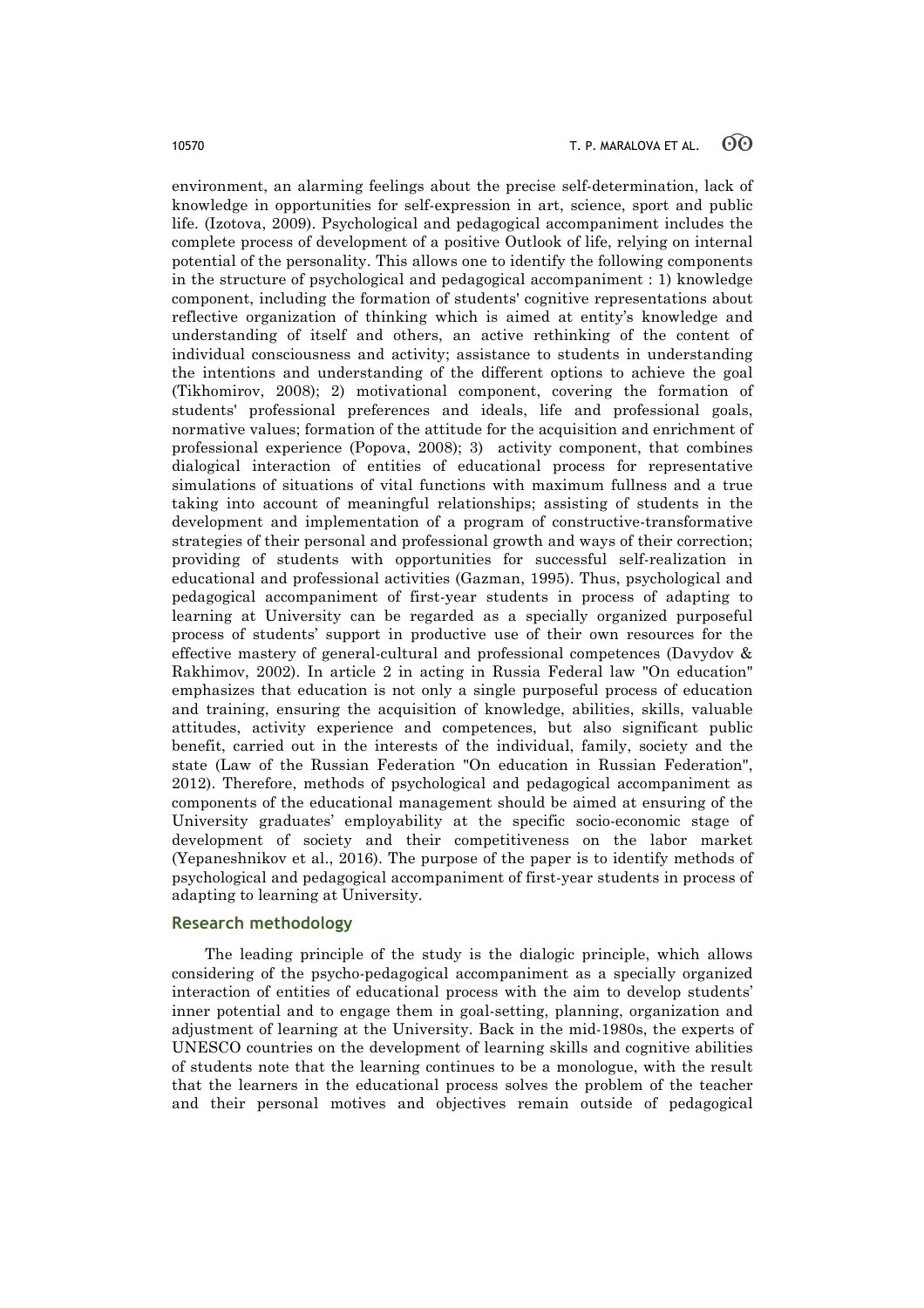communication. As a result, unconventional and original approaches to the solving of educational and upbringing tasks, independent formulation of the problems (which is manifested more not so much in answers as in the questions of trainees) remain outside the educational process (Kuzmicheva, 1986). The methodological rationale for the use of dialogue in the process of communication, education and psychological impacts is represented in the studies of M.M. Bakhtin (1979), A.A. Bodalev (1996), V.V. Davydov (1986), S.Y. Kurganov (1989), V.A. Petrovsky (1996) and other authors.

Russian philosopher M.M. Bakhtin (1979), the author of the concept of polyphony in a literary work, writes that truth is not born and is not situated in the mind of the individual, it is born between people jointly seeking the truth in the process of dialogical communication. It actualizes in pedagogical theory and educational practice a search for technologies to form individual and unique attitude towards life in the word, that is, the process of improving the thoughts in the word (Vygotsky, 1982). Therefore, the implementation of the dialogic principle in the process of University education requires form every entity a conscious, responsible act on the basis of independent intellectual activity.

Russian psychologist A.A. Bodalev (1996) considers the dialogue as a form of psychological educational impact, as a result of the organization of joint activity of people to change the subjective world of the individual. Indeed, if the semantic content of the dialogue is personally significant for the participants, it does not only stimulate their activity, but also causes qualitative changes in their personal characteristics (qualities, motives, behavior). The effect can be as immediate, and delayed, distant in time. For example, if the teacher strives to deep personal changes in his pupil (rebuild motivational-need sphere, change value orientations). A.A. Bodalev (1996) for this reason writes that the educational influence acts as a psychological interaction of the teacher and the pupil (intellectual, volitional, emotional). Meanwhile successful this psychological interaction will be only in the context of "entity-entity" paradigm that is, as a process of interaction (Bodalev, 1996) characterized by the partnership, equal relations of the entities of dialogic communication, manifested in the unconditional acceptance of each other as values, orientation to the uniqueness of each individual, the desire to mutual discovery, personal enrichment.

In the publication of S.Y. Kurganov (1989) it is indicated that the essence of dialogue is the development of personal, individual and unique thinking of each student, allowing him to move not only from the "outside to inside" but from "inside to outside", creating himself as an equal with the trainer interlocutor. Indeed, the use of dialogue in the process of University education contributes to the efficiency of professional and personal development of students through the development of creativity, productive thinking, not just reproduction of studied educational material.

Academician V.A. Petrovsky (1996), revealing the essence of subjectivity in personality psychology, established a class of previously unknown phenomena, including: the method of "reflected subjectivity" (effects of perfect representation of a person in other people); the increasing of originality of thought in the presence of a creative personality; increasing of flexibility of trainees in the presence of "flexible" teachers; an individual's ability to build vital contacts with the world (to be a person, an entity of his own life); as well as communication, as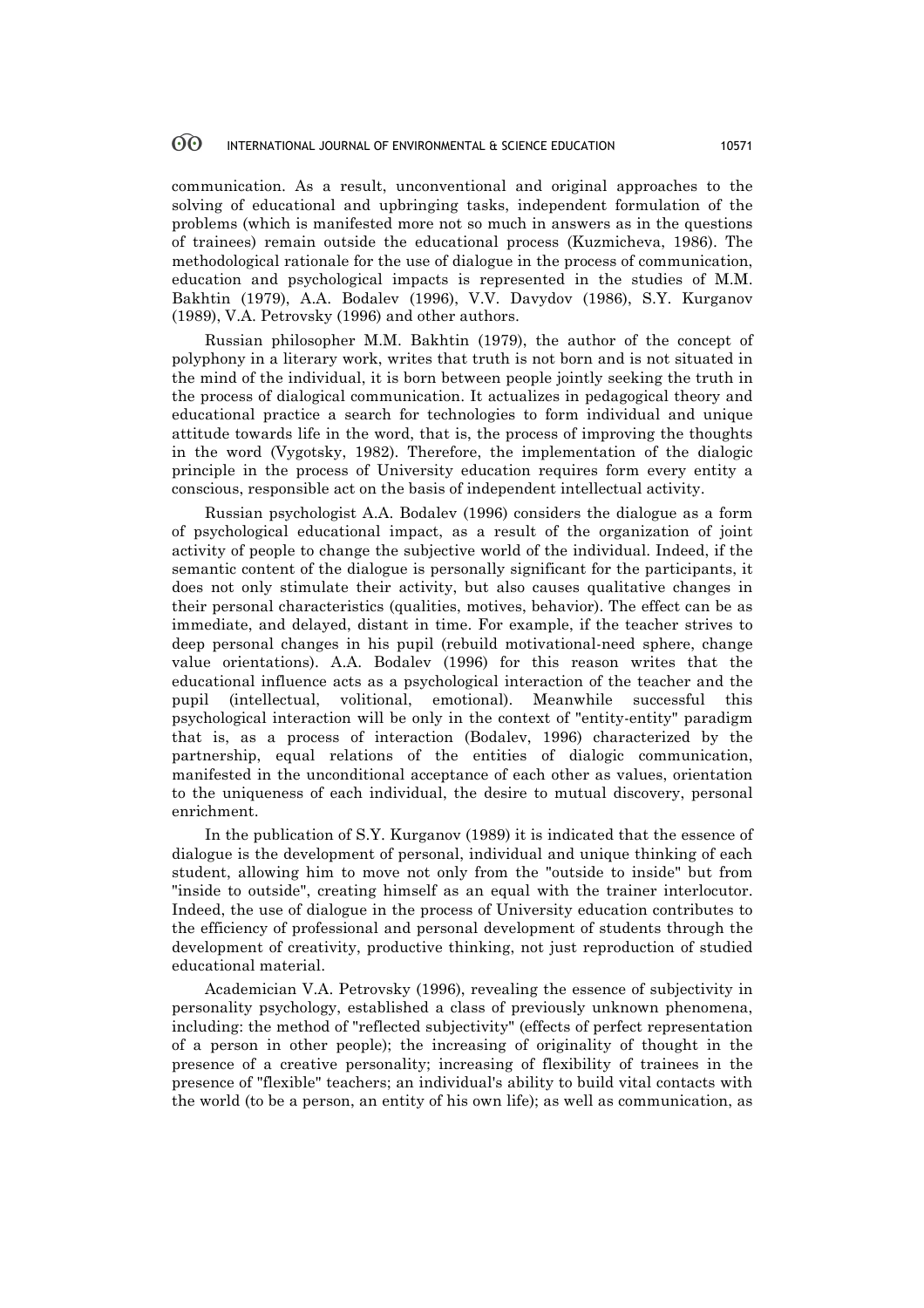the achievement of mutual ideal representation of the interacting parties (in contrast to communication, which can be purely instrumental in nature). In particular, V.A. Petrovsky (1996) writes that the dialogic forms of relationship are characterized by mutual opposition of entities. However, the reflected entity is so deeply penetrates into the spiritual world of the entity that carries out the reflection that the "I" of the latter is internal and radically mediated by interaction with the first, the dialogic opposition to the other is acting as selfconfrontation, struggle with himself, and is transformed to convergence (development). Conclusions of V.A. Petrovsky (1996) are extremely important for the substantiation of the dialogic principle as the Foundation of psychological and pedagogical accompaniment. Dialogue can be considered as a method of reflected subjectivity (being someone in another, ideal representation and continuation of this man, the "otherness" of one person in the other), manifested in the effects of inter-individual influences, the ideal significance of another, transformed subjectivity (identification, confrontation, convergence).

It is clarified that the implementation of the dialogic principle in the process of adaptation of first-year students to learning in the University is possible through the organization of joint activities of teachers and students that will contribute, firstly, to the creative development of their personality, formation of students' personal qualities that meet the moral ideal; second, improvement of the efficiency of anti-corruption policy in universities (Zamaletdinov et al., 2016). During research the following methods were used: theoretical (analysis, synthesis, generalization, systematization); sociological (observation, interviews, questionnaires).

# **Results**

The main results of this study are: 1) methods of psychological and pedagogical accompaniment of first-year students in process of adapting to learning at University (organizationally-administrative, psychologicallypedagogical, preventively-adaptive, professionally-network, normatively-legal); 2) experimental verification of the effectiveness of methods of psychological and pedagogical accompaniment.

Methods of psychological and pedagogical accompaniment of first-year students in process of adapting to learning at University. Under the methods are understood means of achieving the goal, solving a specific problem. On the basis of the orientation of the totality of methods of psychological and pedagogical accompaniment of first-year students in process of adapting to learning at University it is possible to allocate the following groups:

1) organizational and administrative group, including direct administrative guidance, control and supervise the prevention and constructive resolution of conflict situations in the process of educational-professional activity, organization of public student organizations, equipping libraries with special literature (Pugacheva et al., 2016a);

2) psychologically-pedagogical group, combining methods of a) formation of tolerance (a positive example, editing of wall Newspapers, placing of information at stands, conferences, debates, persuasion, suggestion, exhibitions of achievements of students, support of adequate self-esteem, biographical method, etc.) b) the development of resistance of the individual (method of projects, personal and role-playing of student in the learning process, collective creative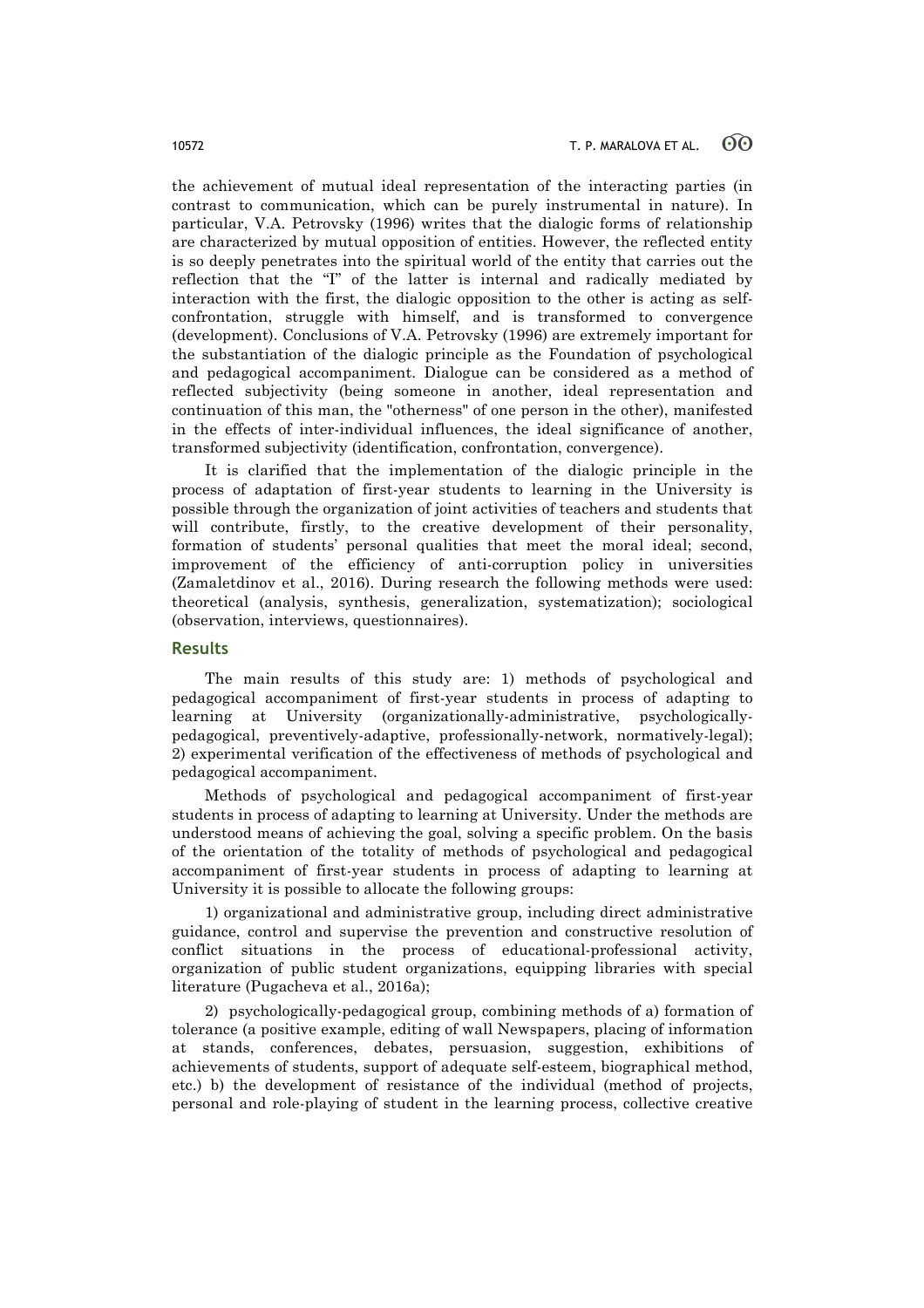#### 60 INTERNATIONAL JOURNAL OF ENVIRONMENTAL & SCIENCE EDUCATION 10573

activities, the situation of choice of behavioral model, approval, support, etc.) в) diagnostics of personal and professional growth of students (Petrova et al., 2016);

3) preventive-adaptive group, covering business games, trainings, meetings with experts, informing, interview, talks, lectures, excursions, promotions, creation of special sections on the University website (Ivanov, 1989);

4) professionally-network groups, combining sports and cultural events, contests, grants (Niyazova, 2008; Lunev et al., 2016);

5) normative-legal, containing legal informing, exhibitions of normativelegal literature, presentation of normative-legal acts (Kamasheva et al., 2016).

It is found that the methods of psychological and pedagogical accompaniment dialectically are interrelated with forms, tools and complement each other. Under the tools in the pedagogical science are understood objects of material and spiritual culture which are necessary to solve problems. For example, I.P. Podlasiy (2003) says that the tool is not already a technique, but still is not a method. For example, the word (in the broad sense) is a tool, but the remark, an ironic comment, the comparison are techniques. In this regard, sometimes the method is defined as a system of techniques and tools used to achieve the goal, as in the structure of the method there are techniques and tools. It is found that according to the composition of objects in the set of means of psycho-pedagogical accompaniment it is possible to allocate the following types: 1) sign-symbolic (verbal, non-verbal); 2) 2) visual-electronic (special stands, booklets, leaflets, multimedia, screen, sound materials, videos, digital library, etc.); 3) activity based (dialogue, club organization of life activity, social samples); 4) professionally-special (occupational roles, rituals, ceremonies, etc.); 5) psychological- diagnostic (observation, survey, testing).

The form of psychological and pedagogical accompaniment can be seen as the external expression of dialogical interaction between the entities of educational process carried out in the prescribed order by defined methods and means. Forms of psychological and pedagogical accompaniment are aimed at actualization of students' own resources for representative simulation of situations of vital functions with maximum fullness and a true taking into account of important significant relationships, as well as assisting students in the development and implementation of the program of constructivelytransformative strategies of personal and professional growth and ways of their correction (Pugacheva et al., 2016b). A dialectical relationship of methods with forms and means causes the content of psychological and pedagogical accompaniment.

Experimental verification of the effectiveness of methods of psychological and pedagogical accompaniment. Experimental verification was conducted from 2014 to 2016. Experimental testing involved 350 teachers and 450 students of Kazan Federal University. Experimental testing took place in three stages: ascertaining, forming, and control.

At ascertaining stage, a special program of psycho-pedagogical accompaniment was developed, including a club form of organization of life activity, to bridge the gap between teachers and students and to create conditions for self-realization of all entities of educational process; the set of methods (Freshman Day, competitions among first year students, Session of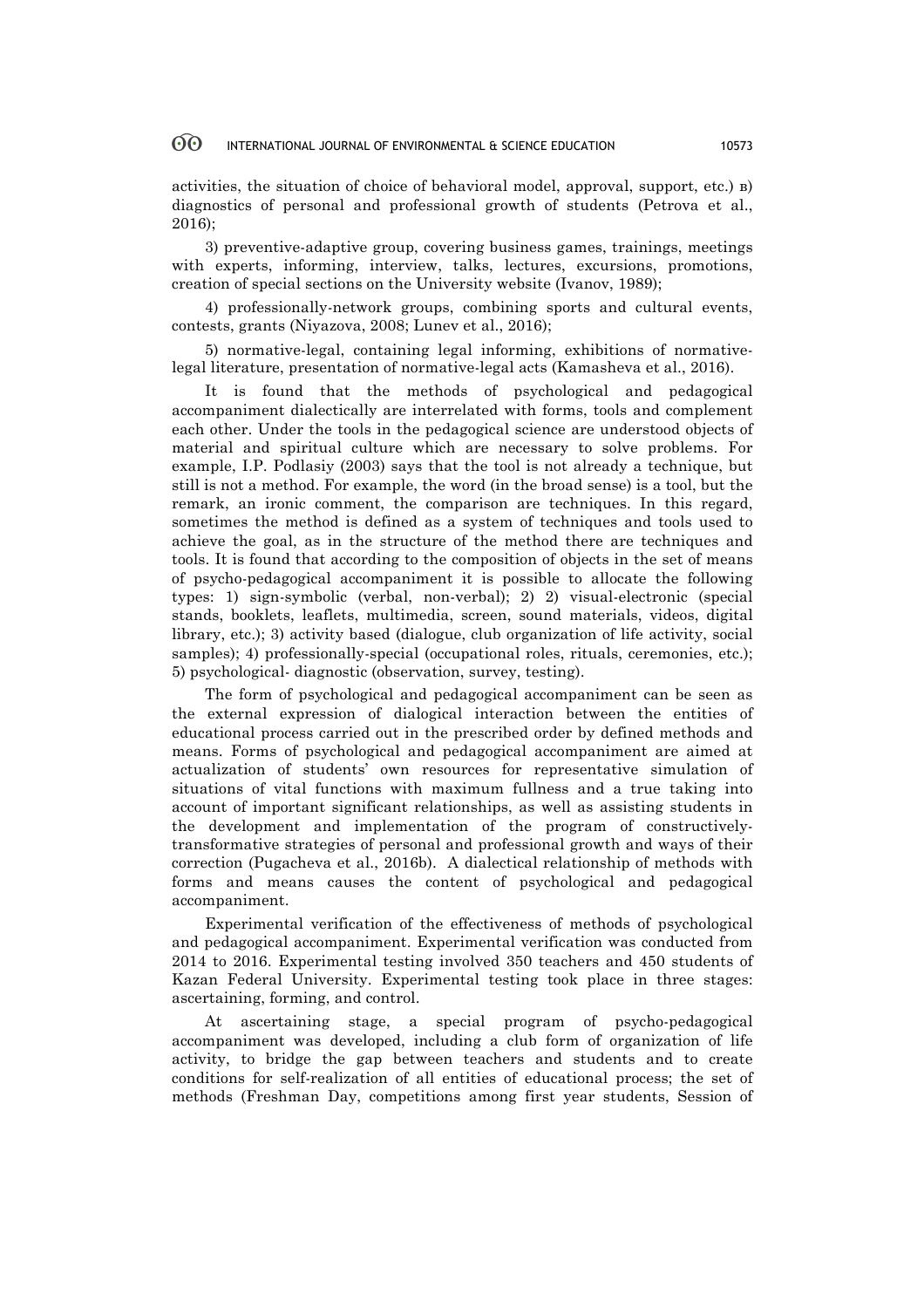health, Student club, providing of material assistance, individual and group counseling) and resources.

At the formative stage this program was tested. At the freshman's Day a gala concert was organized, which featured the best talent of the freshmen. The gala concert was attended by rector of Kazan Federal University, who made a welcome speech and instructions for first-year students: "I congratulate the freshmen with the first large-scale event in the University. Freshmen have already become an integral part of our University. The University today is a large Corporation, with 10 thousand employees and more than 44 thousand students, which together make up one big family. I wish younger colleagues to open up more themselves, to feel free and find new friends. While the University may remain in memory as the place allowed forming in this dynamic world".

The program of sports contest among the freshmen included several sports: swimming, chess, table tennis, mini-football and multi-Athlon. The winners were awarded with Diplomas and cups. The purpose of the Session of health was a reminder to students that it is not worth to forget about their health and it is better to try to strengthen it. The event brought together students who competed in endurance and speed. The participants overcame various stations to unite, to uplift the warrior spirit and knowledge about healthy lifestyles. All winners and prize-winners were awarded with prizes and gifts.

The student club is a voluntary Association of students. Student years – this is a time of bright, interesting and unforgettable experiences in the life of every student. This is the time when people are full of energy, of feelings and emotions, interesting ideas and plans, creative ideas and optimism, open to their development and improvement. The student club provides great opportunities for creative self-realization: to support and develop the talents can help the creative teams of the Student club; organizational and leadership skills one can show, becoming the administrator of the student's club, the producer-director. The student club provides an opportunity for young talents and artistic groups to visit the main artistic events of the country as members of various Republican, interregional, all-Russian and international competitions and festivals. For achievements in the cultural and creative activities the students can receive an increased stipend. For all the others the Student club suggests to become an active viewer: to visit all the concerts, competitions, festivals, held both in the University and in the city. The activities of the Student club attracted more than 20,000 people. All of them are participants, spectators, solo actors, managers, are the members of the creative teams. 64 people are cultural organizers, artistic Directors, producer -Directors in the institutions/Department. To date, more than 90 creative teams in different areas act and work: choreography, vocal, instrumental music, visual arts, literary arts, theater, original genre, techno-art and club of cheerful and resourceful. A unique creative collective was created - the Assembly of the University orchestra. The activities of the Student club are always exciting and high quality performances, revealing the unique culture of the students of the University. To identify creatively gifted students and to involve them in the activities of creative teams for first-year students events are conducted such as: "a Solemn meeting of 1st year students with the University administration"; Concert program "Tour into student life"; "the open Day of students' club"; the Day of freshman.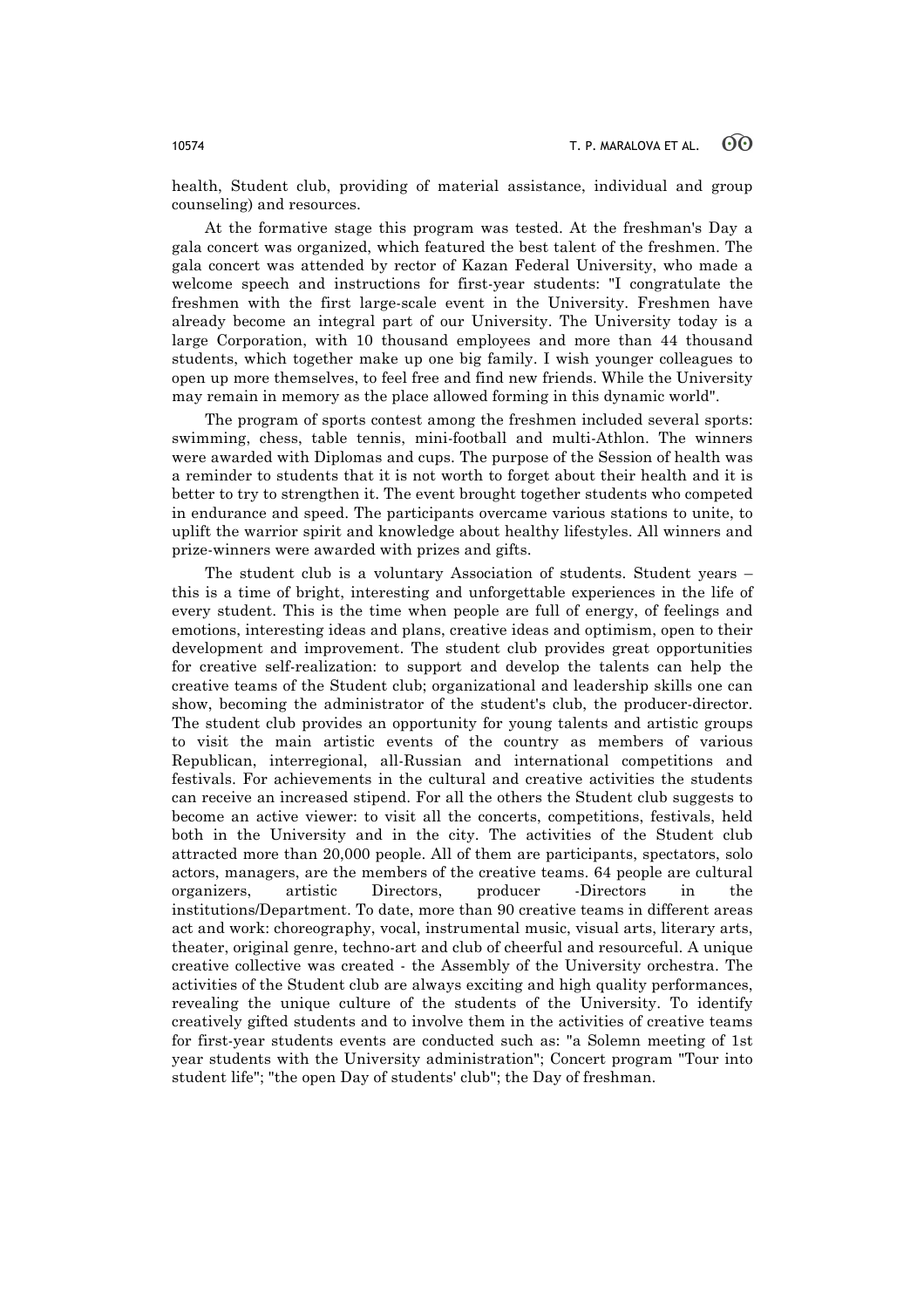#### 60 INTERNATIONAL JOURNAL OF ENVIRONMENTAL & SCIENCE EDUCATION 10575

Financial support is provided to students whose parents are retired or disabled, as well as in cases of birth of a child; serious illness; death of a close relative; the loss of personal property.

Individual consultations were organized in the framework of the activities of the psychological service of the University. On the website of the University for Psychological Services a separate page is devoted. Individual consultations were aimed to help students to master the techniques of note-taking; independent work with a book; rational use of free time. In the group consultations were conducted special classes.

The Lesson "Acquaintance". Purpose: formation of the attitude on the interaction, identifying of possible tactics of behavior and psychological security. Resources: business cards with the names of the participants. Step 1. Participants are divided into pairs and 10-15 minutes conduct mutual interviews. Step 2. At the end of the interview everyone represents his interviewed. Recommendations to the facilitator: the discussion should be soft and unobtrusive; to activate the event one can use methods such as games in the associations, the questions from each group member.

The Lesson "Kindness". Goal: development of trust, cohesion of the group. Resources: are not required. Step 1. Instruction is given to participants: "In each of us, to one degree or another, a sense of kindness, good attitude to people is developed. Now we will hear kind words about people. What can you say the good about your friends. You have 5 minutes to prepare for the story. You yourself choose people from the group about which You will tell. Your story should be brief and specific, with the need to emphasize that you value in each of those about whom You tell." Step 2. Each tells, the others try to guess about whom they are talking. Step 3. Discussion.

The lesson "a Friendly hand". Goal: maintain an atmosphere of cohesion and friendliness. Resources: are not required. Step 1. All the participants sit spins in a circle, closing eyes or blindfolded. Step 2. The coach comes to one of the participants and raises him. This man needs to step up and put his hands on the shoulders of whoever he likes. Limit on number no. Other participants do not know who came to them. Task - not to open eyes. Patience is important: no matter how long time passed, it is necessary to be patient and not to open eyes. Step 3. Discussion: "how Hard was it not to spy?", "what did you feel at the moment of touching?" Recommendations to the facilitator: if the coach notices that someone of the participants received the smallest number of choices, he should come to him.

The lesson "a License for the acquisition of knowledge." Goal: the group participants must articulate for themselves what they wanted to learn, and what motivates them to do so. This activity gives an opportunity to recognize both desirable and undesirable consequences of their study, helps to understand what knowledge is needed now, and for what kind of training the time has not come yet. This lesson helps participants more meaningfully and responsibly to come to learning, learn to consider and productively use their internal resistance, which inevitably occurs during the assimilation of a new. Resources: paper and writing utensils for each participant. Step 1. Explanation of the lesson: "We learn all our lives. Since it was intended by evolution, this is required by our nature. But knowledge acquisition is uneven. In certain periods of life we learn a lot and quickly, moving forward at a fast pace. Then it's time to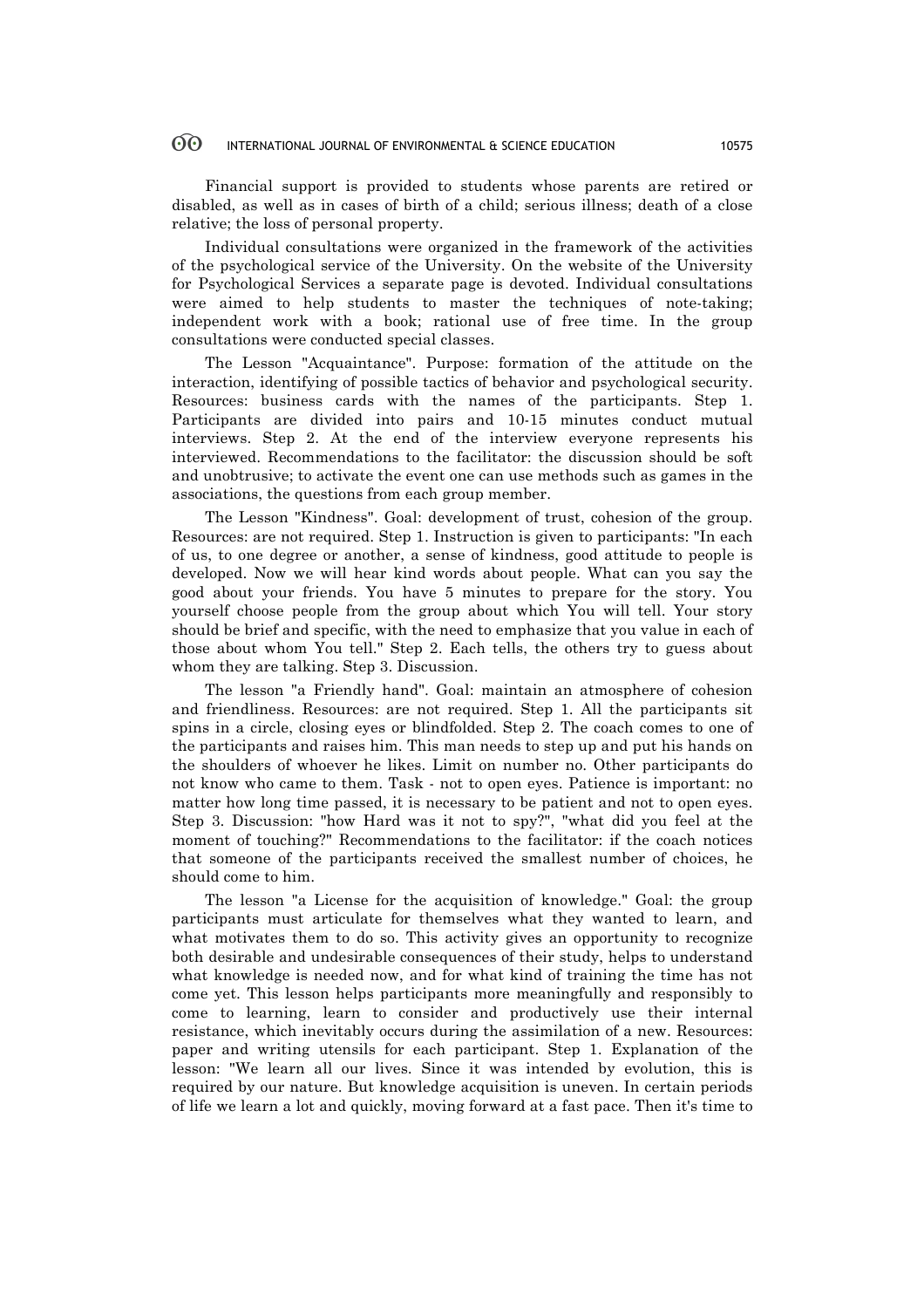apply the acquired knowledge, sometimes - the time of apparent stagnation. The content of what we learn depends on our age and level of development. In different periods of life we are interested in various topics, childhood and teenage years - these, when we grow up - those. Listening to the voice of the unconscious, we can choose what to learn, to understand what fits our life situation and the logic of our inner development." Step 2. Start the lesson: hand out paper and pencils. Ask participants to think what they want to learn what they are ready, and what - not. Then each makes a "License for the acquisition of knowledge." It is necessary to specify what he already has the right to study, and to explain why he thinks so. In this case it should be answered primarily the following questions: does my age correspond to my desire to learn? Is it consistent with my life goals? Is it consistent with my current life situation? 20 minutes is given to it. Step 3. After 20 minutes ask participants to think about what limits their learning. Let they write what they do not have the right to study and give justification, again by answering three given questions. 15 minutes is given to it. Step 4. Participants must answer the following questions: How the knowledge you hope to gain, will help you cope with life's difficulties? What authority gave you this license? Maybe it's your own voice, or is it the expectation of your family, or anything else? Step 5. Guide the group discussion. Step 6. Summarize.

At the control stage, the criteria were identified of the effectiveness of psychological and pedagogical accompaniment of first-year students in adapting to learn at University through a questionnaire survey of students and teachers. Objective and subjective criteria were identified. Indicators of objective criteria are: the success of learning activities (ongoing and sessional academic performance); stability of functional state of organism of students (the lack of sharp changes in the state of psychophysiological functions); the absence of pronounced signs of fatigue when performing educational activities. The indicators of the subjective criteria are: satisfaction with learning; satisfaction with the team and the existing in it relationships (psychological climate); manifestation of activity in educational and social activities. Analysis of the process of adaptation of students-freshmen to study at the University on the basis of these criteria allowed identifying of three stages. The first stage of the adaptation process is autonomization which is characterized by the fact that the freshman is opposed the student's environment. Second stage is identification – involves the inclusion in the system of the student environment. The third stage – integration – is achieved only when the student feels as a part of the student environment of the University.

## **Discussions**

In the special literature devoted to the problems of psychological and pedagogical accompaniment less attention is devoted to its methods. Russian experts, considering the problems of the accompaniment rely on the concepts and ideas of O.S. Gazman (1995) that the accompaniment is the care and assistance and support in self-determination, self-realization, self-organization and self-rehabilitation of the student in education. The most attention they give to the stages, conditions of accompaniment.

For example, E.I. Tikhomirova (2008), describing the experience of psychological and pedagogical accompaniment of professional and personal development of students, notes that it is carried out not only in the classroom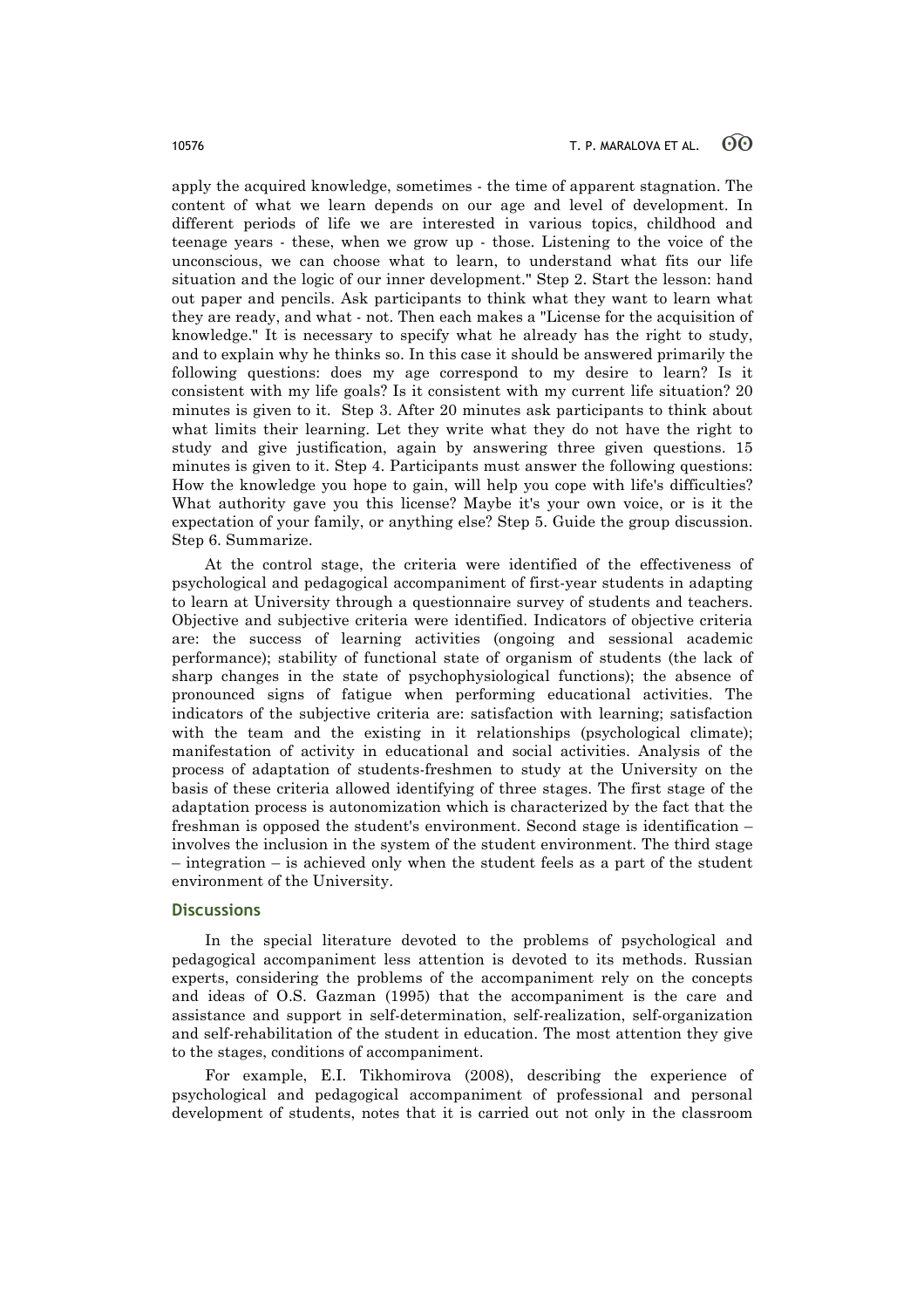but in the extracurricular space (the days of good deeds in society, etc.). In addition, students are attracted to the organization of non-standard activities (competitions, parades, etc.). However, in her publication the methods of psychological and pedagogical support are not selected. In the publication of G.V. Bezyuleva (2008) which is dedicated to the comprehensive psychological and pedagogical accompaniment of professional self-determination of colleges' and universities' students, it is noted that the major categories of the accompaniment are: problems of professional and personal development of the entities' development of activities in the educational space; the accompaniments' stages of professional self-determination of students; levels of interaction of accompaniment's participants; the conditions ensuring the quality of psychological and pedagogical accompaniment (Bezyuleva, 2008). The main components in the developed by her model of psychological and pedagogical accompaniment are represented by educational environment, entities and stages of the accompaniment (Bezyuleva, 2008). In the opinion of O.S. Popova (2008), the content of University education and psycho-pedagogical accompaniment are in organic unity and collaboration that is a prerequisite for qualitative growth of students. In the article of O.S. Popova (2008) on the problems of psychopedagogical accompaniment of students in early adolescence, as its structural components only goals and objectives are identified. S.G. Azariashvily (2008), considering psycho-pedagogical accompaniment of young people in their professional and personal self-determination, identifies as its core components the purpose, tasks and their respective units, steps and means of the accompaniment.

Meanwhile, O.S. Gazman (1995) considers psychological and pedagogical accompaniment as an independent educational process, believing that, if the need in accompaniment is recognized, it becomes the function of this educational institution, professionals are selected, responsibilities are allocated, and an optimal mechanism is created to establish and maintain relations between the entities of education. The main function of these professionals believed O.S. Gazman (1995), is the willingness to help the students, creating an atmosphere of security, becoming a defender of their interests, the guarantor of their security (Ivanov, 2007). O.S. Gazman allocates in pedagogy two independent pedagogical processes: education, defined by social boundaries and values, and accompaniment conditioned by the individual conditions of development and life practice of the learner (Ivanov, 2007). Following these findings, it can be noted that the forms, methods and means of psychological and pedagogical accompaniment are conjugated but not identical. It actualized the purpose of our study.

# **Conclusion and recommendations**

Psychological and pedagogical accompaniment provides for the formation and development of students' skills to solve educational and personal problems. It is found that the set of identified methods of psychological and pedagogical accompaniment of first-year students in process of adapting to learning at University (organizationally-administrative, psychologically-pedagogical, preventively-adaptive, professionally-network, normatively-legal) provides: 1) the formation of students' reflexive thinking, aimed at the realization of the actualization of tolerant behavior, the recognition of universal human rights and fundamental freedoms of the person; 2) formation of sustainability to the socially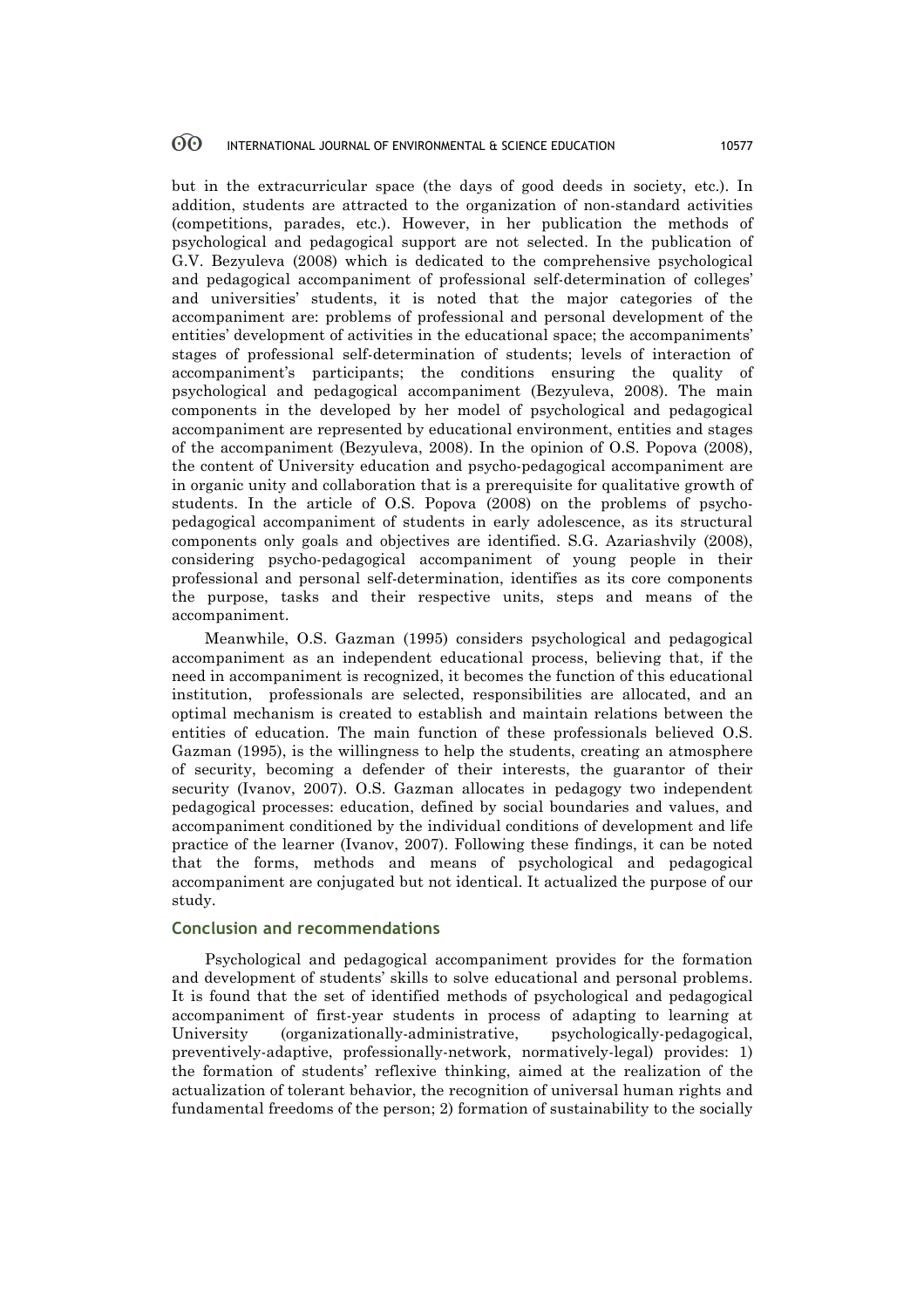safe individual, ethno-cultural and confessional differences, the focus on constructive social and professional interaction with people; 3) the mastering of abilities and skills of psychological stability in situations of risk.

The results of the study allow us to outline the prospects for further research of this problem that are associated with the development of forms, means, methods, and content of psychological and pedagogical accompaniment of University students. The paper may be useful for leaders and teachers of the institutions implementing curricula of professional teacher education; employees of the centers of training and retraining of personnel in the selection and structuring of contents for improvement of qualification of the teaching staff in universities.

# **Disclosure statement**

No potential conflict of interest was reported by the authors.

# **Notes on contributors**

**Tatyana P. Maralova** – PhD, Associate Professor of the Department of Psychology, Cherepovets State University, Cherepovets, Russia.

**Olesya G. Filipenkova** - Deputy Head of the Department of State and Legal Disciplines, Plekhanov Russian University of Economics, Moscow, Russia.

**Elena O. Galitskikh** - Doctor of Education, Professor, Head of the Department of the Russian and Foreign Literature and Technique of Educational Methodology, Vyatka State University, Kirov, Russia.

**Tatiana I. Shulga** – Doctor of Psychology, Professor, Department of Social Psychology, Moscow State Regional University, Moscow, Russia.

**Natalya V. Sidyacheva** - PhD, Associate Professor, Department of Social Psychology, Moscow State Regional University, Moscow, Russia.

**Olga A. Ovsyanik**– Doctor of Psychology, Professor, Department of Social Psychology, Moscow State Regional University, Moscow, Russia.

### **References**

Azariashvily, S.G. (2008). Psycho-pedagogical accompaniment of children and young people in their professional and personal self-determination. *Technologies of psychological and pedagogical accompaniment of children and young people in the process of forming their identity at the stage of intergenerational transition*. Moscow: publishing house of Moscow psychological and social Institute, 151-161.

Bakhtin, M.M. (1979). *Problems of Dostoevsky's poetics*. Moscow: Soviet Russia, 320 p.

- Bezyuleva, G.V. (2008). Complex psychological and pedagogical accompaniment of professional selfdetermination of students of colleges and universities. *Technologies of psychological and pedagogical accompaniment of children and young people in the process of forming their identity at the stage of intergenerational transition.* Moscow: publishing house of Moscow psychological and social Institute, 102-109.
- Bodalev, A.A. (1996). *Psychology of communication.* Moscow: Publishing house "Institute of practical psychology", 256 p.
- Davydov, V.P. & Rakhimov, O.K. (2002). Theoretical and methodological basis of modeling process of professional training of a specialist. *Innovations in education, 2,* 62-67.
- Davydov, V.V. (1986). *Problems of developmental teaching: the Experience of theoretical and experimental psychological research*. Moscow: Pedagogika, 240 p.
- Gazman, O.S. (1995). Pedagogical accompaniment of children in education as an innovative problem. New values of education: ten concepts and essays. *Public education, 3*, 58-63.
- Ivanov, A.V. (2007). Formation of the theory and practice of pedagogical support. *New values of education: the mission of the classroom educator, 1(31)*, 2-40.